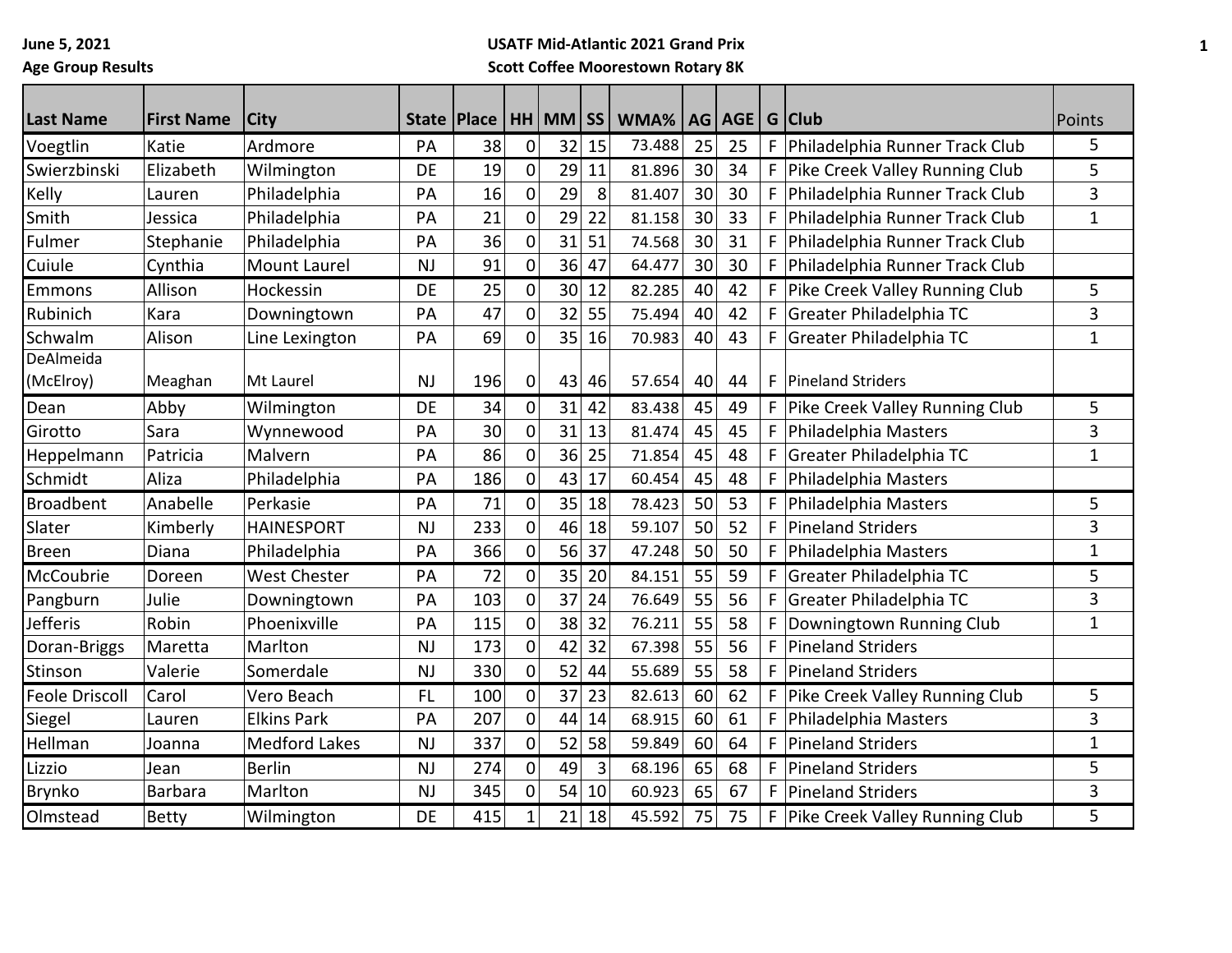**June 5, 2021 Age Group Results**

## **USATF Mid-Atlantic 2021 Grand Prix Scott Coffee Moorestown Rotary 8K**

| <b>Last Name</b>      | <b>First Name</b> | <b>City</b>         | State   Place |                 |             | HH MM SS |              | WMA%   |    | AG   AGE | G Club                           | Points       |
|-----------------------|-------------------|---------------------|---------------|-----------------|-------------|----------|--------------|--------|----|----------|----------------------------------|--------------|
| Hermann               | Ethan             | Philadelphia        | PA            | $\mathbf{1}$    | 0           | 25       | 31           | 82.103 | 20 | 21       | M Philadelphia Runner Track Club | 5            |
| Lizins                | Kristaps          | Philadelphia        | PA            | $\vert 4 \vert$ | 0           | 26       | 28           | 79.156 | 25 | 25       | M Philadelphia Runner Track Club | 5            |
| Nieto                 | Benjamin          | Philadelphia        | PA            | 9               | 0           | 27       | 52           | 75.478 | 30 | 33       | M Philadelphia Runner Track Club | 5            |
|                       | Seth              | Collegeville        | PA            | $6 \mid$        | 0           | 26       | 56           | 78.960 | 35 | 36       | M Downingtown Running Club       | 5            |
| Kampf<br>Swierzbinski | Anthony           |                     | DE            | 10              | 0           | 27       | 59           | 75.700 | 35 | 35       | M Pike Creek Valley Running Club | 3            |
| LoBianco              | Pete              | Wilmington<br>York  |               |                 |             | 28       | $\mathbf{1}$ | 79.179 | 40 |          |                                  | 5            |
|                       |                   |                     | PA            | 11<br>13        | 0           |          |              |        |    | 42       | M Pike Creek Valley Running Club |              |
| Gagliardi             | John              | <b>West Chester</b> | PA            |                 | 0           | 28       | 18           | 77.797 | 40 | 41       | M Greater Philadelphia TC        | 3            |
| Foster                | Kurt              | <b>Berlin</b>       | <b>NJ</b>     | 56              | 0           | 33       | 44           | 66.304 | 40 | 43       | M Pineland Striders              | $\mathbf 1$  |
| Kimmel                | Michael           | Wayne               | PA            | 112             | 0           | 38       | 9            | 61.031 | 45 | 48       | M Downingtown Running Club       | 5            |
| Montini               | Paul              | Huntingdon Valley   | PA            | 43              | 0           | 32       | 39           | 74.324 | 50 | 53       | M Greater Philadelphia TC        | 5            |
| Cutrona               | Matthew           | Wilmington          | DE            | 52              | $\mathbf 0$ | 33       | 22           | 71.479 | 50 | 51       | M Pike Creek Valley Running Club | 3            |
| Gualano               | Stephen           | Easton              | PA            | 145             | 0           | 40       | 34           | 58.792 | 50 | 51       | M Philadelphia Masters           | $\mathbf{1}$ |
| Lombardi              | James             | Oreland             | PA            | 177             | 0           | 42       | 49           | 57.143 | 50 | 54       | M Ambler Area Running Club       |              |
| Lockhead              | Sean              | Richboro            | PA            | 365             | 0           | 56       | 37           | 42.861 | 50 | 53       | M Philadelphia Masters           |              |
| Liay                  | Paulino           | Cherry Hill         | <b>NJ</b>     | 374             | 0           | 57       | 6            | 42.499 | 50 | 53       | M South Jersey Athletic Club     |              |
| Mazo                  | Daniel            | Bala Cynwyd         | PA            | 32              | 0           | 31       | 34           | 79.567 | 55 | 57       | M Greater Philadelphia TC        | 5            |
| Wiechecki             | David             | Wilmington          | DE            | 48              | 0           | 32       | 55           | 77.671 | 55 | 59       | M Pike Creek Valley Running Club | 3            |
| Armstrong             | Scott             | Pottstown           | PA            | 57              | 0           | 33       | 49           | 74.914 | 55 | 58       | M Greater Philadelphia TC        | 1            |
| Hranilovich           | Stephen           | Phoenixville        | PA            | 114             | 0           | 38       | 30           | 65.238 | 55 | 57       | M Philadelphia Masters           |              |
| Forward               | Doug              | Thorndale           | PA            | 124             | $\mathbf 0$ | 38       | 56           | 63.399 | 55 | 55       | M Downingtown Running Club       |              |
| Estrada               | Alex              | <b>Mount Laurel</b> | <b>NJ</b>     | 195             | 0           | 43       | 43           | 58.483 | 55 | 59       | M Pineland Striders              |              |
| Reynolds              | Robert            | Wyndmoor            | PA            | 39              | 0           | 32       | 16           | 82.955 | 60 | 64       | M Greater Philadelphia TC        | 5            |
| Cauller               | Gregory           | York                | PA            | 40              | 0           | 32       | 30           | 80.103 | 60 | 61       | M Pike Creek Valley Running Club | 3            |
| <b>Bodary</b>         | Michael           | Downingtown         | PA            | 76              | 0           | 35       | 33           | 73.230 | 60 | 61       | M Downingtown Running Club       | 1            |
| Wright                | Keith             | Palmyra             | <b>NJ</b>     | 116             | 0           | 38       | 35           | 69.374 | 60 | 64       | M Pineland Striders              |              |
| <b>Bizal</b>          | Michael           | Exton               | PA            | 98              | 0           | 37       | 17           | 69.200 | 60 | 60       | M Downingtown Running Club       |              |
| Roth                  | Robert            | <b>Berlin</b>       | <b>NJ</b>     | 155             | 0           | 41       | 33           | 63.819 | 60 | 63       | M Pineland Striders              |              |
| Dombrosky             | Craig             | <b>Berlin</b>       | <b>NJ</b>     | 153             | 0           | 41       | 19           | 63.574 | 60 | 62       | M Pineland Striders              |              |